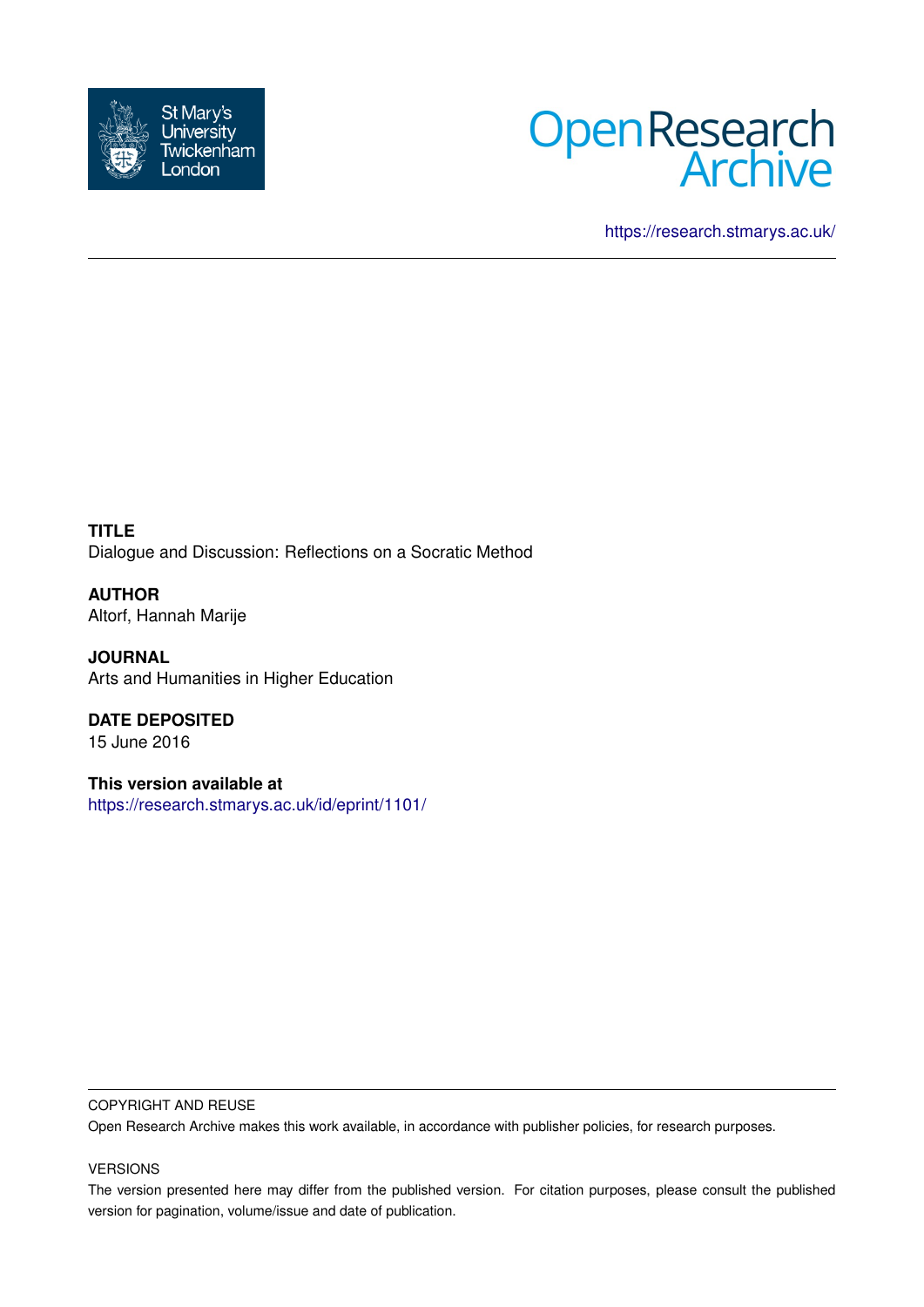## **Dialogue and Discussion: Reflections on a Socratic Method**

Abstract: This article starts from the observation that Socratic dialogues in the Nelson-Heckmann tradition can create a sense of belonging or community among participants. This observation has led me to the current argument that Socratic dialogue offers an alternative to more prominent forms of conversation, which I have called 'discussion' and 'discourse of uncritical acceptance'. I explain the difference between these forms of conversation by considering the role of experience in Socratic dialogue and the requirement that participants put themselves in each other's shoes. My argument is structured according to the different phases in a Socratic dialogue and placed within the literature on this method, as well as Hannah Arendt's writing on imagination.

Keywords: Socratic dialogue - Leonard Nelson - Gustav Heckmann - Hannah Arendt - Imagination

## *Introduction*

In this article I reflect on my experience as a facilitator and participant in Socratic dialogues in the Nelson-Heckmann tradition. I facilitate these dialogues as part of a module for a BA in Philosophy, as well as in different community centres. My reflections originate in an observation made by a student. After the last session of one of the first dialogues I facilitated, the student noted how the participants had grown closer together as a group. This comment has stayed with me. As a facilitator and participant, I have since observed and experienced what I would provisionally describe as a growing sense of belonging among participants in these dialogues, even when there is little agreement on the topic of investigation. A community is created or strengthened, sometimes only for the duration of the dialogue, while on other occasions it lasts longer.

The observation made me question how this form of Socratic dialogue can be considered distinctive, and different from other forms of conversation. I shall consider if and how the observed sense of belonging can be described or explained by considering two distinguishing characteristics of Nelson-Heckmann dialogues: the emphasis on experience and the requirement to put oneself in the position of another. I realise that it is difficult to fully describe the observed sense of belonging and even harder to sustain the claim that it is created by Socratic dialogue. Do participants indeed experience this sense of community and if so, what is it exactly, and can it be attributed to this particular practice of Socratic dialogue? It is not my intention to provide a definitive answer to these questions in this article. I am not even certain that such answers are possible or desirable.<sup>1</sup> Rather, I intend to explore aspects of the method and thus draw attention to an alternative form of conversation.

The argument comes with a difficulty because it is about a method which is not familiar to many. The terms 'Socratic method' and 'Socratic dialogue' describe a wide variety of practices, ranging from ruthless questioning in Law Schools to critical thinking exercises with children. Yet, in this article, they denote a distinctive method, that does not necessarily match other understandings of 'Socratic'. Moreover, Leonard Nelson claims that his method cannot

 $1$  Nor do I want to argue that Socratic dialogue should replace all other forms of conversation. Cp. too Helga van den Elshout 2003 for a different account of what makes a dialogue Socratic.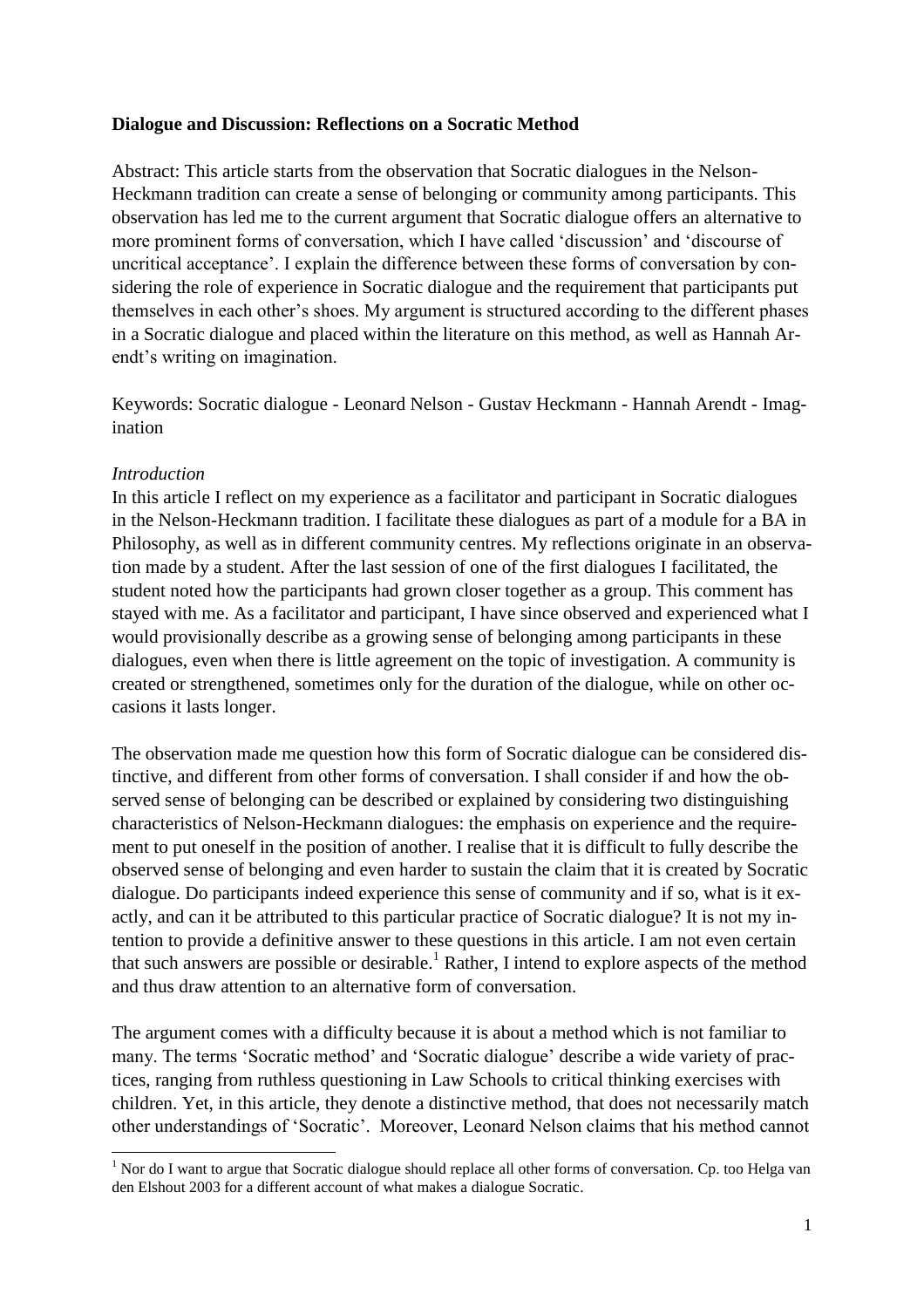be explained, but instead should be *experienced*, and experienced over a period of time. In support, he quotes the following famous passage from Plato's *Seventh Letter*:

It does not at all admit of verbal expression like other studies, but as a result of continued application to the subject itself and communication therewith, it is brought to birth in the soul, as suddenly as light that is kindled by a leaping spark, and thereafter it nourishes itself. $^{2}$ 

Participating once, or reading about Socratic dialogue, cannot replace this 'continued application'. Nelson suggests that therefore it would not even suffice to stop his lecture and engage in Socratic dialogue. All he, or for that matter I, can do, is 'to direct your attention to this method of teaching and thereby to promote an appreciation of it.' (Nelson 2004, 127)

This article introduces the method of Socratic dialogue by following the structure of a Socratic dialogue. It is divided into five phases: first one needs to find participants; next a question is formed; then experiences are told: one experience is chosen; and a judgment is formed. It should be noted that in an actual Socratic dialogue, these five phases cannot always be as clearly distinguished as I set them out here, and the judgment is often considered only the starting-point for the conversation.<sup>3</sup> Throughout this article I also present a philosophical underpinning of Socratic dialogue using the work of Hannah Arendt. As I shall argue in the first section, there is a need to find a new philosophical underpinning, as practice has moved away from its traditional Kantian background. Arendt's work provides, moreover, a wider context for my reflections.

### *Phase One: Finding Participants*

Socratic dialogues in the Nelson-Heckmann tradition take place in institutes of higher education as well as in community centres, businesses, prisons and living rooms. They are usually advertised, or they are offered as part of a curriculum, and participants are given a general idea of what to expect. In this respect they differ from Socrates' conversations in Plato's writings in which Socrates usually just starts speaking to friends he meets in the street or at a party.

There is no simple way to invite participants to a dialogue which they will only understand once they have experienced it. I normally use two different approaches. The first is to introduce the method by outlining that it allows for a different conversation from those participants are more likely to be familiar with. I have called these 'discussion' and 'discourse of (uncritical) acceptance'. What follows should not be considered a taxonomy of conversation, but an indication of the significantly different atmosphere of a Socratic dialogue, which one may experience when participating.

 $\overline{a}$ 

<sup>2</sup> Nelson 2004, 126, quoting Plato, *The Seventh Letter*, 341cd. As Dries Boele argues: 'Practical philosophy must be experienced.' (Boele 2003, 49)

 $3$  For a different account of the different phases in a Socratic dialogue, see for instance Bolten 2003, and Kopfwerk Berlin 2004.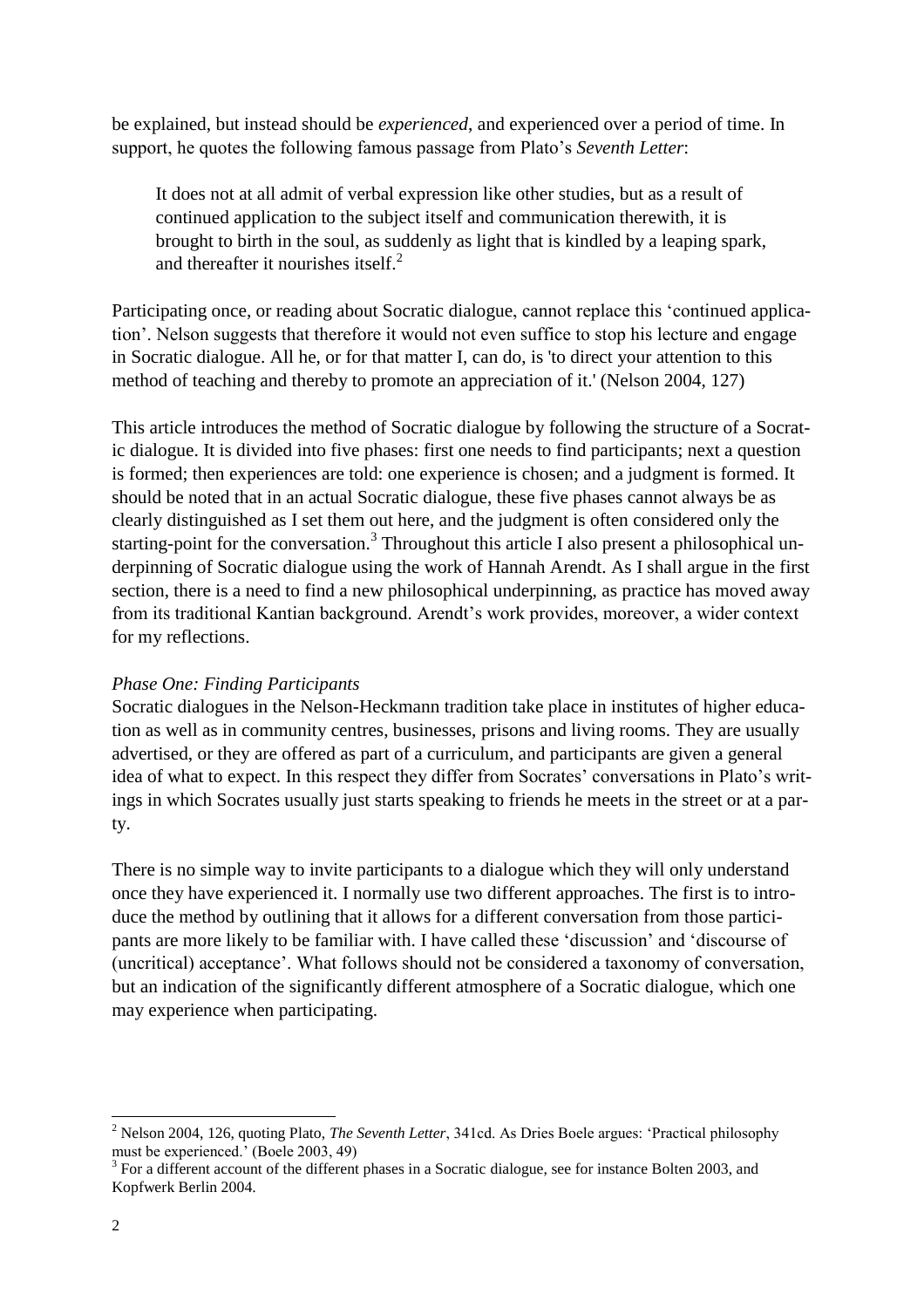Socratic dialogue is first of all different from 'discussion'.<sup>4</sup> It moves away from an emphasis on winning and losing, and from practical concerns to the importance of the conversation itself as a shared undertaking. As Kristof van Rossem argues, 'participants try to understand each other and engage in a common enterprise.' (Van Rossem 2006, 48) In discussion, in contrast, two or more positions are thought in conflict with one another and the goal is to convince the other and *win* the argument. Extreme examples of this kind of conversation I consider Prime Minister's Question Time, or discussions on Fox News. Such conversations are characterised by their adversarial nature of challenges and refutations. At its best, this kind of refutation helps sharpen arguments, at its worst, it turns into a shouting match.

The second form of conversation is one where a difference of opinion is not pursued at all. Its proponents use commonplaces like 'Everyone is entitled to their own opinion'. Examples of this kind of conversation come from awkward seminars, where students will not explore or challenge each other's positions and arguments, as well as from conversations where, for often good reasons, people are determined not to offend. At its best this kind of conversation allows for differences to exist, at its worst it suggests a lack of intellectual curiosity. It can also silence much needed criticism. I shall call this kind of conversation 'discourse of (uncritical) acceptance'.

These broad outlines suggest that Socratic dialogue differs from each of the two kinds of conversations above, in that it does not accept two assumptions that discussion and discourse of (uncritical) acceptance share. First, they both assume that reconciliation or rapprochement is not desirable or even possible. The more adversarial form of discussion looks for weaknesses in the opponent's position. This position is proven inconsistent, or even unsound and its presenter may be ridiculed. The 'discourse of (uncritical) acceptance', on the other hand, does not try to reconcile difference, but allows these to persist. Second, underlying both are practical outcomes: debating politicians need to make decisions for the country or their community. In the case of the discourse of (uncritical) acceptance the lack of inquiry can be prompted by a desire to live peacefully together, or the concern for one's position in relation to others or to authority. Socratic dialogue, in contrast, aims for mutual understanding and agreement, and does not concern itself immediately with practical outcomes.

The method can also be introduced by relating its extraordinary history. The method of Socratic dialogue central to this paper was first developed by the philosopher and mathemati-

 $\overline{a}$ 

and dialogue each (2006, 49). Of course, as he adds, 'any conversation has a bit of both'. I shall not reproduce the full table here, but limit myself to a few distinctions: 'Discussion (means 'shaking out') Dialogue (means 'knowing through') ... Aimed at decisions and actions Aimed at insight in the value of judgments ... Attacking and defending Investigating and checking ... Convincing Investigation ... Defensive or offensive attitude Attitude of taking the others' point of view Answering Questioning Speed Slowness Individually orientated Community orientated'

<sup>&</sup>lt;sup>4</sup> Here I am using a distinction by Van Rossem, who provides an insightful table of characteristics for discussion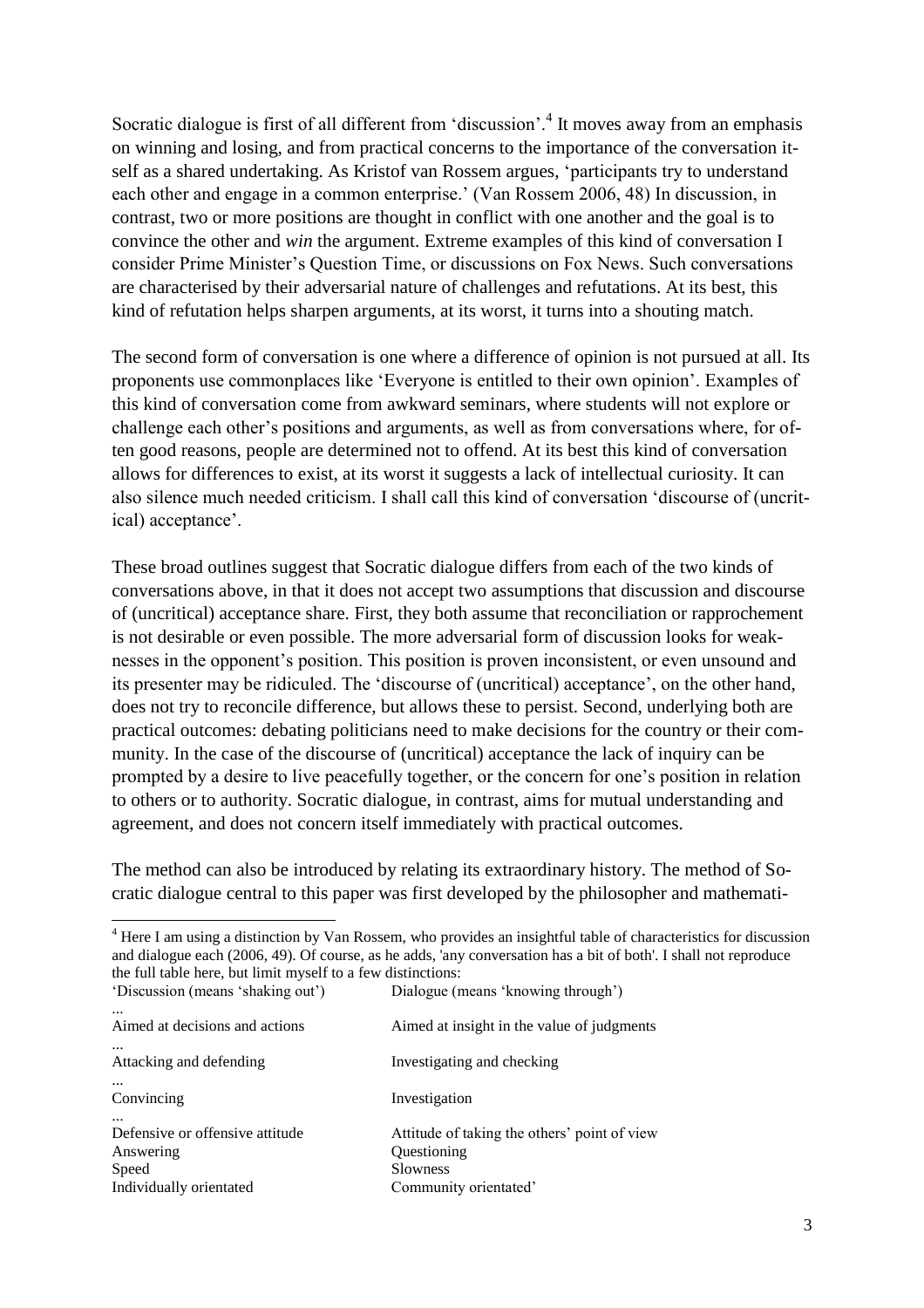cian Nelson. Nelson's Socratic method is inspired by Immanuel Kant, Jacob Fries, and by Plato's dialogues, as well as by Nelson's desire to train political activists. (Birnbacher & Krohn 2004, 10) The method is, as Nelson explains in his 1922-lecture, 'the art of teaching not philosophy but philosophizing, the art not of teaching about philosophers but of making philosophers of the students.' (Nelson 2004, 126)

After Nelson's early death at the age of 45, his students continued his work, and even facilitated and participated in dialogues as part of their resistance in the first years of the National Socialist regime (Miller 2000). After the war Gustav Heckmann especially developed the method of Socratic dialogue further. His contribution can be summarised as follows:

Heckmann's contribution to the development of the method of Socratic Dialogue consists, among other things, of his detaching the method from the specific neo-Kantian background assumptions with which Nelson linked it, and providing Socratic Dialogue with a broader basis. … With Heckmann, the method of Socratic Dialogue acquires a more independent role. Nelson's idea that the consensus reached in a group dialogue can be identified with 'the truth' is weakened. (Birnbacher & Krohn 2004, 11)

With Heckmann the neo-Kantian background of the Socratic method becomes less prominent. This becomes clear when, for instance, considering the possible outcome of a Socratic dialogue. Few people nowadays assume, as Nelson did, that participants can find 'universal truths'. (Nelson 2004, 135) Instead, it has been argued that the truth is provisional and true only for this particular group at this particular time. Thus, Heckmann talks of 'proven for the time being'.<sup>5</sup> Others argue that participants may receive a glimpse of the truth in the dialogue. (Kessels 2005) The lessened significance of the neo-Kantian background is also evident from the fact that when explaining method and rules, facilitators usually consider pedagogy rather than philosophy. Relating the Socratic method to Arendt's work, as I aim to do in this article, can thus provide an alternative philosophical foundation and explanation of the method.

### *Phase Two: The Question*

Participants typically number between six and twelve. When they have gathered in someone's living room, in a community centre, or a classroom, the facilitator may want to verify that they are there of their own volition. Their willingness is important, for even though Socratic dialogues can be very enjoyable, they are rarely easy. For this article, I will need to assume that students in Higher Education attend a course, especially a course in philosophy, freely.<sup>6</sup>

The philosophical question that is central to the dialogue has often been decided in advance, in order to save time. The question should be answerable by experience and reason alone. Examples of such questions are: what is friendship? What does it mean to be a member of a

 $<sup>5</sup>$  Heckmann 2004, 112. The translator has even added quotation to this phrase.</sup>

<sup>&</sup>lt;sup>6</sup> This assumption is certainly not without its difficulties, but these are complex and need treatment in a separate article. The assumption underlines governmental policy papers such as the Browne report. (Browne 2010; cp. Collini 2010) Its opposite, the assumptions that students do not attend a course freely, I consider even more problematic.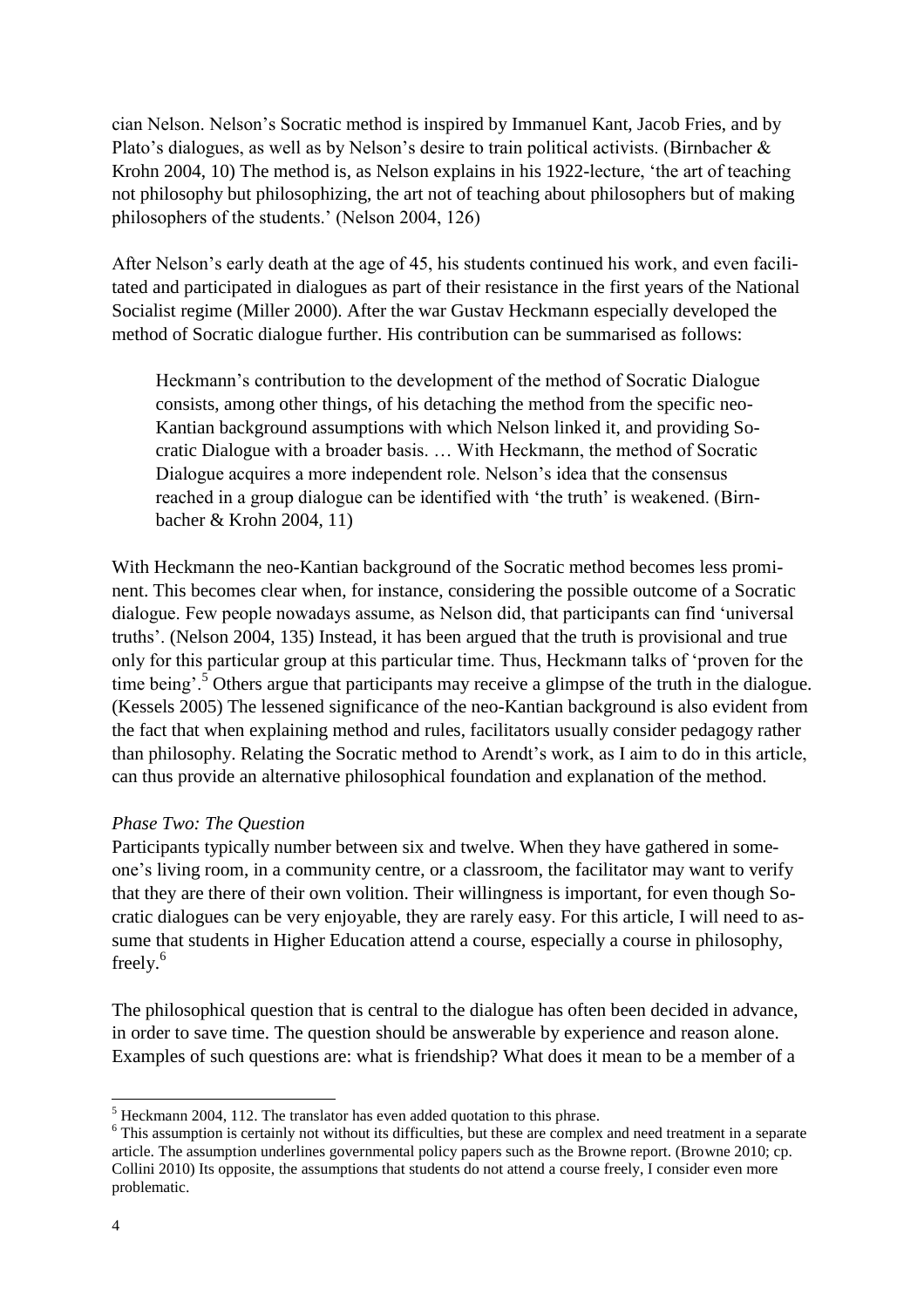community? When is one allowed to lie? etcetera. (Cp. Kopfwerk Berlin 2004, 149-155) The participants act as each other's midwives, questioning and probing positions. The facilitator does not contribute to the content of the dialogue, and in this respect differs from Socrates in Plato's dialogues. Through interventions he or she helps the participants in their investigation.<sup>7</sup>

## *Phase Three: the Experience*

At the beginning of the dialogue participants are asked to relate an experience which they consider relevant for the question. Thus, in reply to the question 'What is friendship?' they can offer an incident or event, where they experienced or witnessed friendship - or the lack thereof. In answer to the question, 'When is one allowed to lie?' they can think of instances when someone lied to them, or they lied themselves, and would judge this acceptable - or not.

The centrality of experience is based on Socrates' practice and his famous dictum 'The unexamined life is not worth living' (*Apology* 38a). Nelson brings in an additional reason:

If we were here to discuss the meaning of the philosophical concept of substance, we should most probably become involved in a hopeless dispute, in which the sceptics would very likely soon get the best of it. But if, on the conclusion of our debate, one of the sceptics failed to find his overcoat beside the door where he had hung it, he would hardly reconcile himself to the unfortunate loss of his coat on the ground that it simply confirmed to his philosophical doubt of the permanence of substance. (Nelson 2004, 134)

Nelson makes experience central to philosophical dialogue, not just because experience is important to investigate, as Socrates would have it, but also because it directs the conversation away from hypotheticals. The emphasis on experience allows for different argumentation. The experience offered in response to the question 'what is the meaning of substance?' would be the sceptic relating the occasion where his overcoat went missing. The experience thus does not need to be anything sensational. Indeed, I find that simple examples often work best. Yet however simple, the example comes from personal experience and thus Chatham House Rule applies. (I.e. outside the room one can discuss what was said, but not who said it.)

The central role of experience is not always appreciated by participants. (This is, incidentally, especially true of trained philosophers.<sup>8</sup>) Some participants will express reluctance to explore their experience, as they consider it too limited a starting-point. They prefer to start from a standard definition instead and argue that a singular experience will not provide an overview or all-encompassing insight into the topic of conversation.

These are important objections. Depending on the situation a facilitator will decide on the best way to explain that while other methods have their value, it *is also worth* investigating experience, and that such an investigation can lead to more general insights. Arendt's work

 $<sup>7</sup>$  It is now generally acknowledged that such interventions are not strictly neutral or objective. (Cp. Van Rossem</sup> 2006, 49)

 $8$  Cp. Nelson (2004, 149-150) who is quite severe on the philosophy student; cp. too Altorf 2013)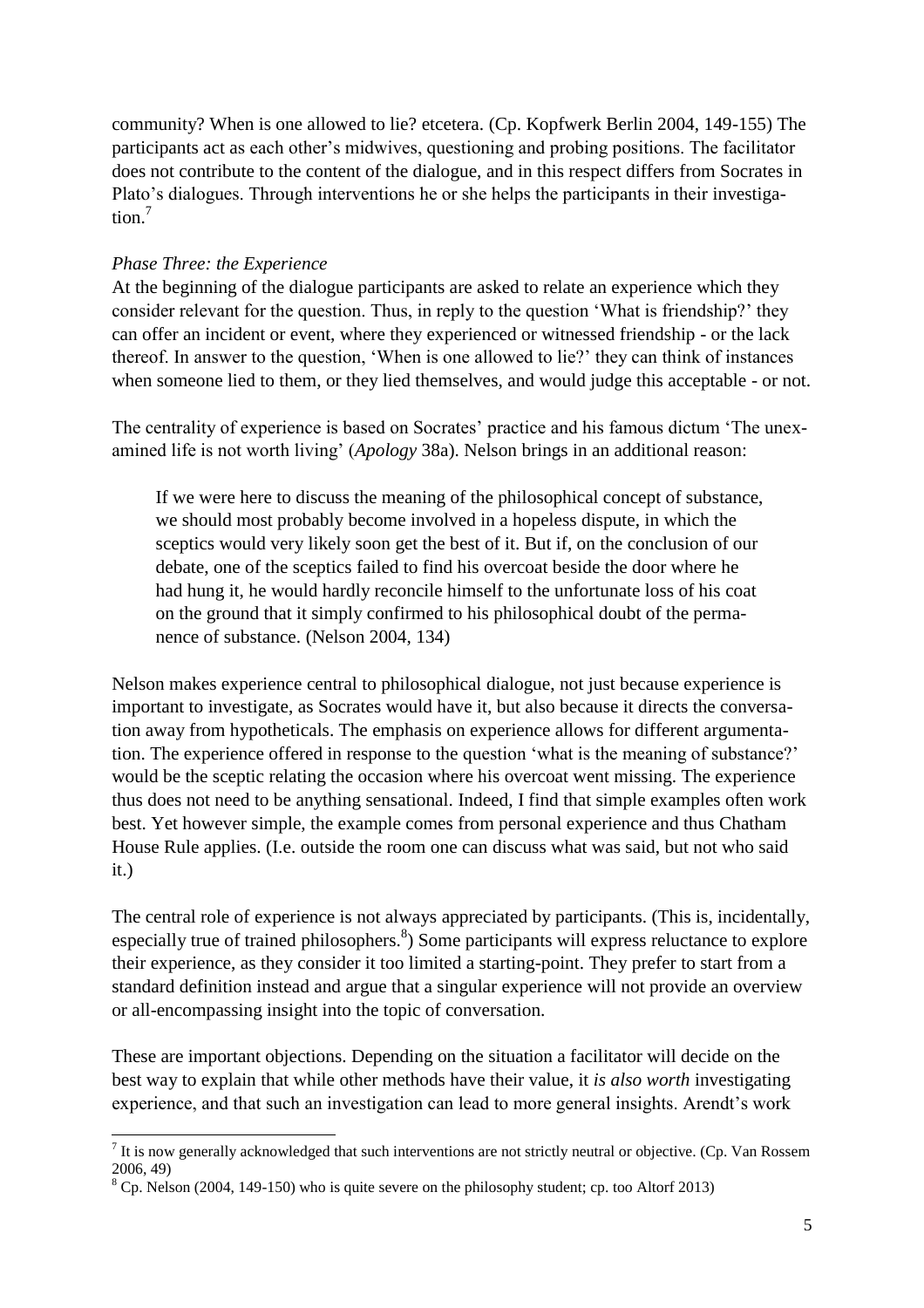provides an additional argument. Experience is central to Arendt's phenomenological hermeneutical approach. Phenomenology is, as the name suggests, concerned with phenomena, or appearances, i.e. not with 'things as they are, but with how they appear to us, or our experience of them'. (Smith 2013) Different people will experience things differently and for Arendt this is crucial for our sense of reality. We may agree that there is an elephant in the room, but not what it looks like, or why it is there. In our disagreement, we affirm its existence as something more than an individual's fantasy. In contrast, when no one acknowledges the elephant in the room, I may start doubting my assessment of a situation and thus of reality. For Arendt, our sense of reality depends on sharing a world with others.<sup>9</sup>

For Arendt, Marieke Borren explains, lived experience differs from the notion of experience in the tradition of (strong) empiricism:

Arendt holds that incidents, facts, and events are not immediately clear to us. Experiences require interpretation in order to convince or disclose their explicit meaning. For (strong) empiricists, experience points to a collection of mere sense data that refer to entities existing independently from the perceiver or observer. (Borren 2013, 233)

Borren argues that for Arendt '[e]xperiences require interpretation'. Nelson's example of the sceptic can illustrate this. The absence of the coat indicates that the sceptic lives in a world where coats do not always stay where we leave them. When recognising the experience, it will be interpreted. For instance, the focus will be on the absence of the overcoat rather than background noise, or the weather outside, unless of course the sceptic links the absence of the coat to the weather. All the same, the experience is also open for further or diverging interpretations: is this the work of a prankster, or a sign of a cruel universe where it does not rain unless one is without coat or umbrella?

Arendt thus shows both the importance of, and the need for investigating experience. It is important to share individual experience and take it serious as material for investigation, because it contributes to our sense of reality. There is also a need to investigate experience, because its meaning is not always immediately clear to us. Others can help us understand it, or challenge our initial understanding.

### *Phase Four: Choosing one Experience*

Once a number of experiences have been told, the participants in a Socratic dialogue will choose one of these for their dialogue. The limitation to one example is introduced for practical reasons. It focuses the conversation by providing a factual event that grounds the conversation. The other experiences remain in the background, and can become part of the dialogue at a later stage.

The example is selected using a number of criteria: it needs to be concrete (i.e. it needs to be clear where and when it happened and the example-giver needs to play a part in it), it needs

<sup>9</sup> Borren 2013, 230. Borren makes clear that Arendt's insight is best understood in the context of her writing on totalitarianism, which aims to isolate people and replace their individual experiences with a 'single rational truth'.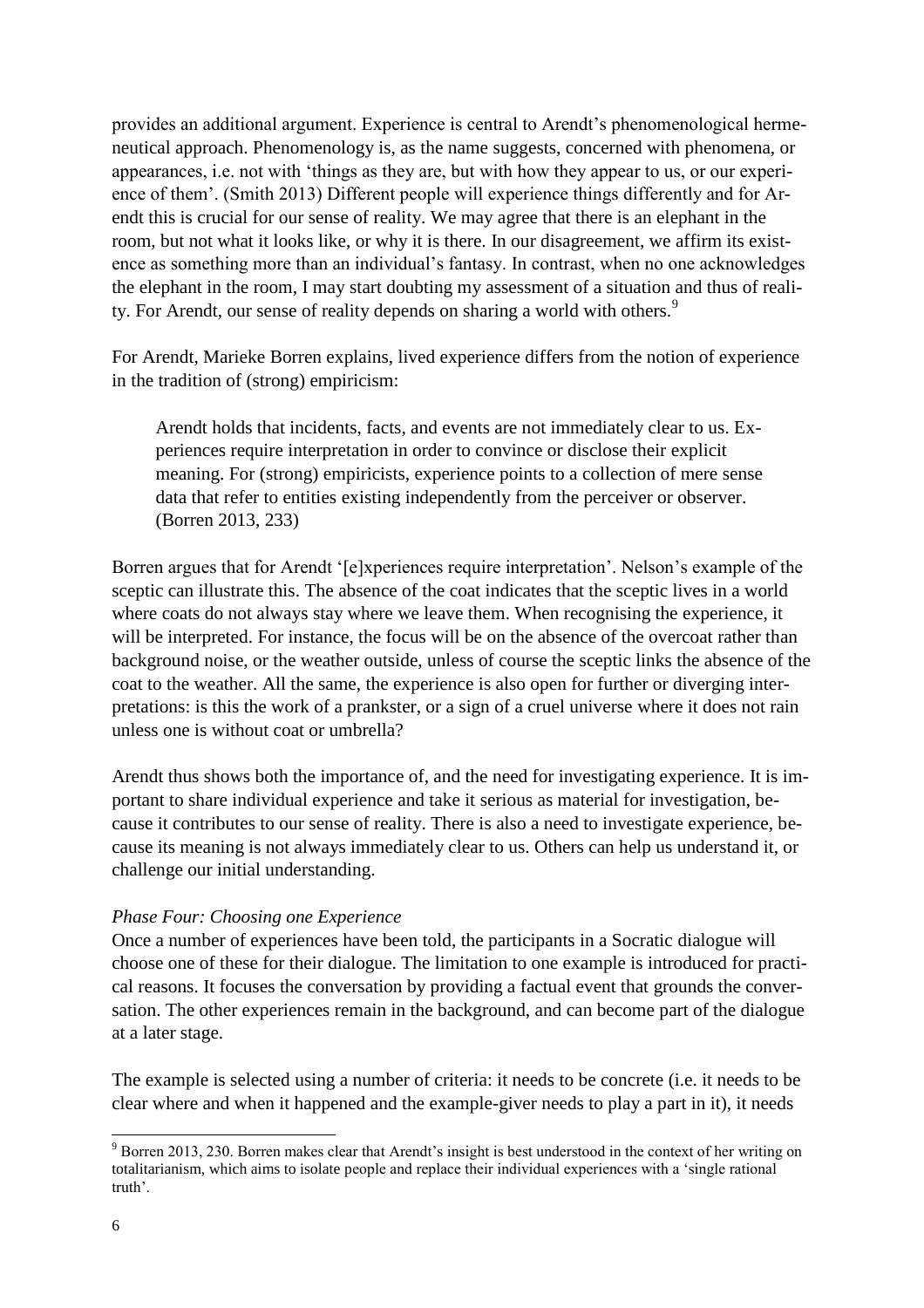to be limited (otherwise it will take too long to tell), and it needs to be emotionally closed (it should not concern a situation in which the example-giver is still emotionally involved. A Socratic dialogue is a philosophical investigation and has no immediate therapeutic goal<sup>10</sup>). The example also needs to be relevant, i.e. it needs to be in some way related to the question. Sometimes this criterion creates fierce discussion, in which participants disagree what the example is about. Significantly, disagreement can be confirmation that the example is relevant, when it leads to further investigation of the question.

The one remaining criterion is the most difficult: the example needs to be of interest to everyone. This does not mean that it needs to be very complicated or sensational, though less experienced groups do sometimes choose those examples. Rather, the example needs to be *philosophically* interesting, i.e. it needs to allow for *philosophical* investigation.

A second and even more important aspect of the criterion that the example needs to be of interest to everyone is that participants need to be able to recognise the experience, to put themselves in the shoes of the example-giver. This is important because once the example has been chosen, retold and written down on a flip-chart, participants are expected to do exactly that, to put themselves in the shoes of the example-giver, so that not just one person's, but everyone's experience is under investigation.

This requirement is often questioned by participants. They argue that they cannot put themselves in someone else's position, because they were not there, or they would respond very differently to the issue at hand. Some even hold that it is impossible in principle to put oneself in someone else's position. Others question what it means: do they have to imagine themselves as the other (as a woman, as a man, as someone with perfect eyesight, or 6 feet tall)?

In an actual dialogue the facilitator will need to decide how to address these important objections in a way that both encourages philosophical investigation and does not divert the investigation into a discussion on method. That is, the facilitator cannot disregard these concerns and *also* expect and embody an investigative attitude. (Van Rossem 2006, 49) At the same time, he or she should keep in mind that most - if not all - participants are there to investigate the question, not the method.

Experience in facilitation can again help here, as well as further understanding of the underlying assumptions in these objections. Let me starts with the objection that it is not possible to know what someone else experiences. This objection is usually based on the assumption that only the experiencer has access to his or her experience. In dialogues I have facilitated philosophically schooled participants have occasionally mentioned Thomas Nagel's 'What Is It Like to Be a Bat?' (1974), and argued that we cannot know what another experiences, just as we cannot know what it is like to be a bat.

Yet, on closer look, Nagel's article seems to confirm rather than deny the possibility of putting oneself in the position of someone else. Nagel may doubt our ability to know what it is

  $10$  This does not mean that emotions or feelings play no role at all in the conversation. (See for instance Gronke and Sparnaay 2004.)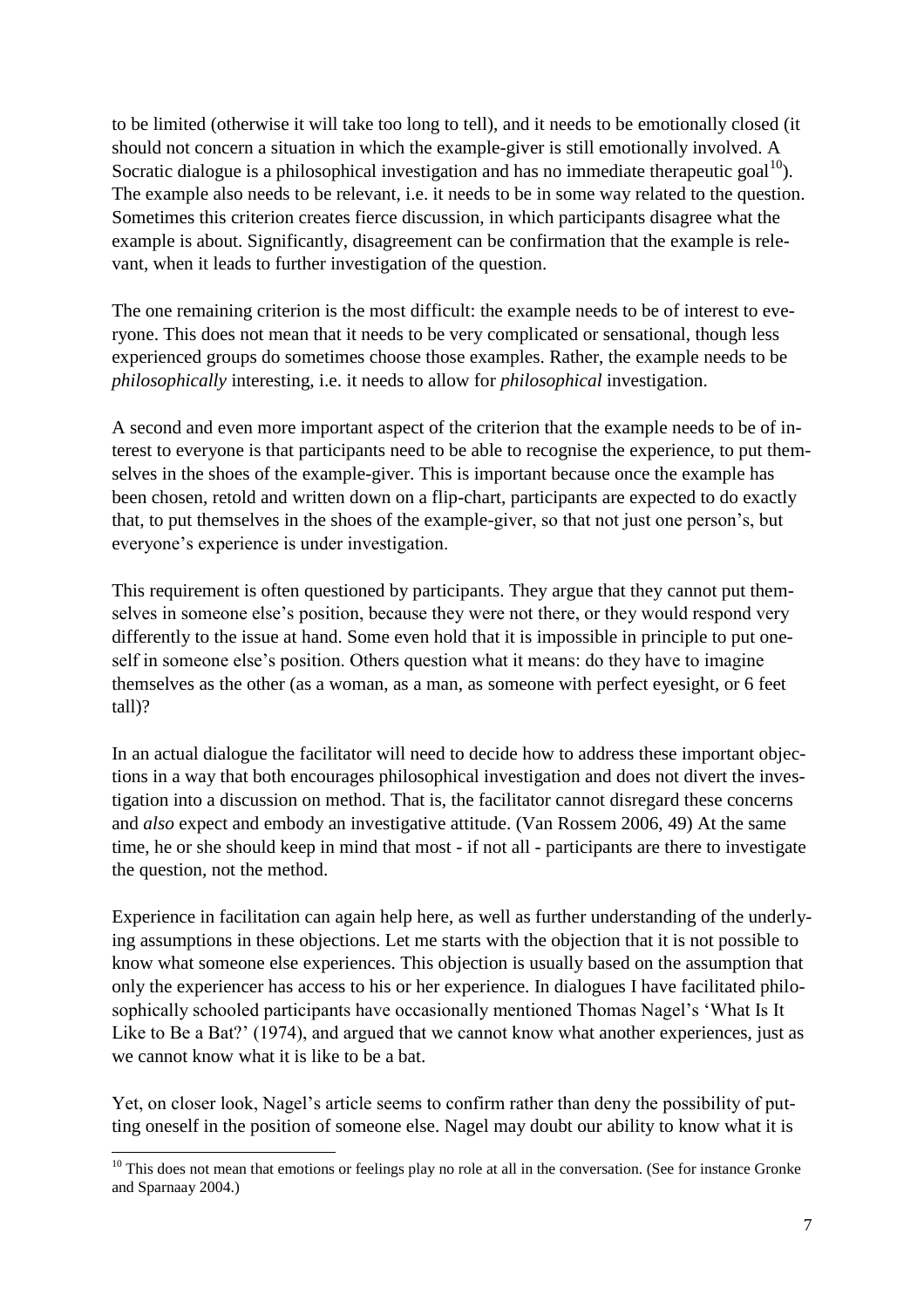like to be a bat *for a bat*, as we can only know the human version of what it is like to be a bat. Yet, the same does not apply to humans. Humans can recognise the experience of someone else, if they have had a similar experience: 'It is often possible to take up a point of view other than one's own ... one person can know or say of another what the quality of the other's experience is.' Nagel also adds: 'The more different from oneself the other experiencer is, the less success one can expect with this enterprise.' (Nagel 1974, 325, 326). In a similar way, a facilitator may suggest to participants that in daily life we constantly assume that we can recognise each other's experience. If participants are unable to work with one example, they should be encouraged to look for another.

If it is indeed possible to put oneself in the position of another, what is required of the participants? I find it helpful to think of the following distinctions. Putting oneself in the position of another is an imaginative change in space and/or time, which takes one of two forms. We can imagine ourselves in the other person's situation, or imagine that what is happening to that person is happening to us in our situation. The distinction between these two can be a matter of emphasis or personal preference. For instance, it may be easier to imagine oneself being bound in Plato's cave, than to imagine the shackles coming to your chair. Or, a glance at one's coat on its hanger near the door can make the experience of the sceptic all the more vivid.

Especially at the start of a dialogue, some participants imagine themselves as bystanders, rather than in the position of the example-giver. This perspective often reveals itself when participants start offering advice. (Bolten 2003, 35-36) It can come from unfamiliarity with the method or an understandable reluctance to investigate one's own experience. It is indeed difficult to do so and one makes oneself vulnerable. (Bolten 2003, 39). For a facilitator it is then important to encourage a more investigative approach, in which the experience of all participants is under discussion.

The Dutch facilitator Dries Boele further investigates this requirement with a very perceptive distinction between *zich verplaatsen* and *zich inleven*. (Boele 2003, 161-169) The distinction is probably best translated as the distinction between *putting* oneself in the other's position and *imagining* oneself in the other's position $1$ <sup>1</sup>: participants are asked either for their response given to *the situation*, or *the experience of the situation*. The former is described above, where for instance we put ourselves in the situation of the sceptic, who did not find his or her coat, or that we will not find ours now.

For the latter, imagining oneself in the position of someone else (*zich inleven*), Boele explains, participants are asked to look at their own experience and see if they have an *experience* that is similar.<sup>12</sup> Boele points out that when people are in the same situation, they do not

<sup>&</sup>lt;sup>11</sup> The term *zich inleven* is difficult to translate. 'To empathise' creates difficulties because this term has a particular meaning in the work of Arendt, as will become clear in the next section. 'To immerse' moves away too far from the original meaning and suggests that one's own perspective is left behind. 'To imagine' seems the best solution. To avoid any confusion, including the suggestion that 'to put oneself in another's position' does not involve imagination, I have added the Dutch original in brackets.

 $12$  Boele adds sound methodological reasons for preferring the second option. Putting oneself in another's position asks for hypothesis and is in that sense antithetical to Socratic dialogue and its emphasis on experience. Moreover, it can lead to giving each other advice rather than investigating the issue at hand.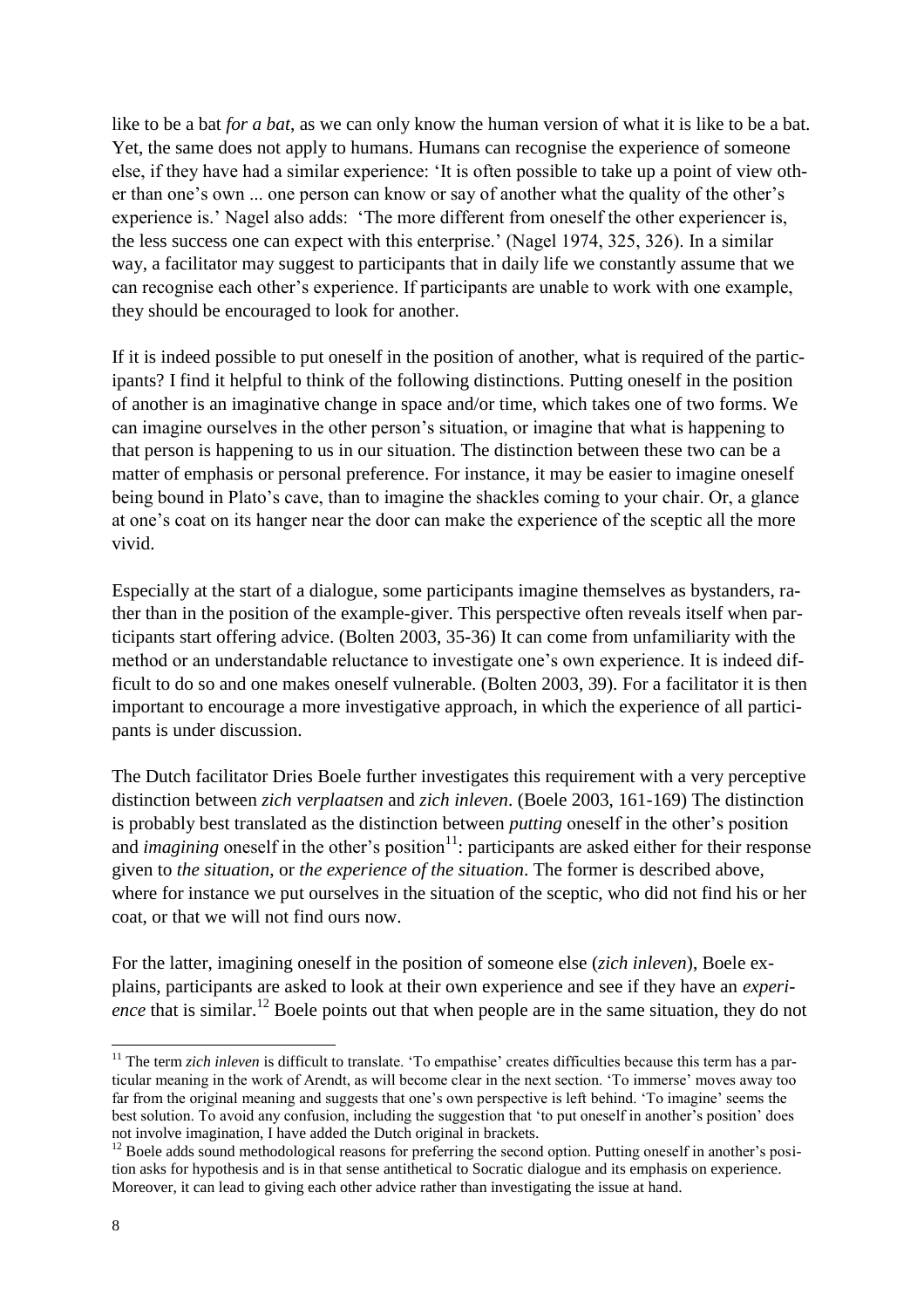necessarily experience it in the same way. For instance, the unexpected halt of a lift may frighten one passenger and not affect the passenger standing next to him or her. Similarly, the sceptic and I may not care about our coat in the same way. I find the experience of losing my coat unsettling, for I am always cold, whereas the sceptic could be oblivious to weather conditions and will consider losing a coat merely a nuisance. If I am then asked to *imagine* (*zich inleven*) myself in the position of the sceptic, I should for instance look for an experience where I lost something and found it merely a nuisance.<sup>13</sup>

The above suggests that this act of imagination (*zich inleven*) is complicated to describe. At the same time, it is quite close to something we do regularly. This exercise of the imagination, I would argue, allows one to say something like: 'I know what that is like. I had that when  $\ldots$  It creates thus a complicated combination of sameness and difference: a similar experience can be experienced in different situations *and* it can be interpreted differently.

In the practice of dialogue it may not be always possible or even desirable to distinguish exactly between the different forms of imagination outlined above (*zich verplaatsen* en *zich inleven*). Yet, it is important (especially for the facilitator) to keep these distinctions in mind. They make clear how everyone's experience is under investigation, and not just that of the example-giver. They also suggest which differences in opinion are in particular fruitful for further investigation. For what will spur on the investigation is not so much, or not only, the different ways in which we experience a situation, but the different ways in which we interpret the same experience. It is important to recognise differences in experience, but these are up to an extent non-negotiable. The sceptic and I will not experience losing our coats in the same way (and why should we?). Difference in interpretation, on the other hand, we often welcome. For instance, when we are overcome by sadness, we can find our experience expressed differently or even better in a poem or a story, than in our own words.

Arendt provides a helpful philosophical framework for this exercise of the imagination. She mentions imagination in a number of articles and books.<sup>14</sup> Her *Lectures on Kant's Political Philosophy* provide both a description of imagination and argue for its ubiquity. I provide only an outline of her argument here, before I move to an understanding of imagination that is closer to Socratic dialogue. For Kant, Arendt argues, imagination is a faculty that makes present what is absent. This definition of imagination is in itself not surprising or controversial, as Arendt makes clear. (Arendt 1992, 79) Arendt also shows how for Kant imagination is present in all cognition, as it is an essential ingredient of perception. (Arendt 1992, 81)

A different aspect of imagination appears in Arendt's 1954 essay 'Understanding and Politics'. In this essay, Arendt is concerned with understanding. She is looking for understanding, in particular understanding of totalitarianism, and yet she finds that the tools for understanding were lost in totalitarianism: '… the very event, the phenomenon, which we try - and must

<sup>&</sup>lt;sup>13</sup> Note that the allegory as told in *The Republic* does not ask for this kind of imagination, but assumes that we are the ones that will escape.

<sup>&</sup>lt;sup>14</sup> A commonly used source is her *Lectures on Kant's Political Philosophy* (1970), as well as a much earlier article, 'Understanding and Politics' (1954) and 'Truth and Politics' (1967). The Kant Lectures provide a useful definition of imagination, as well as insight into its ubiquity.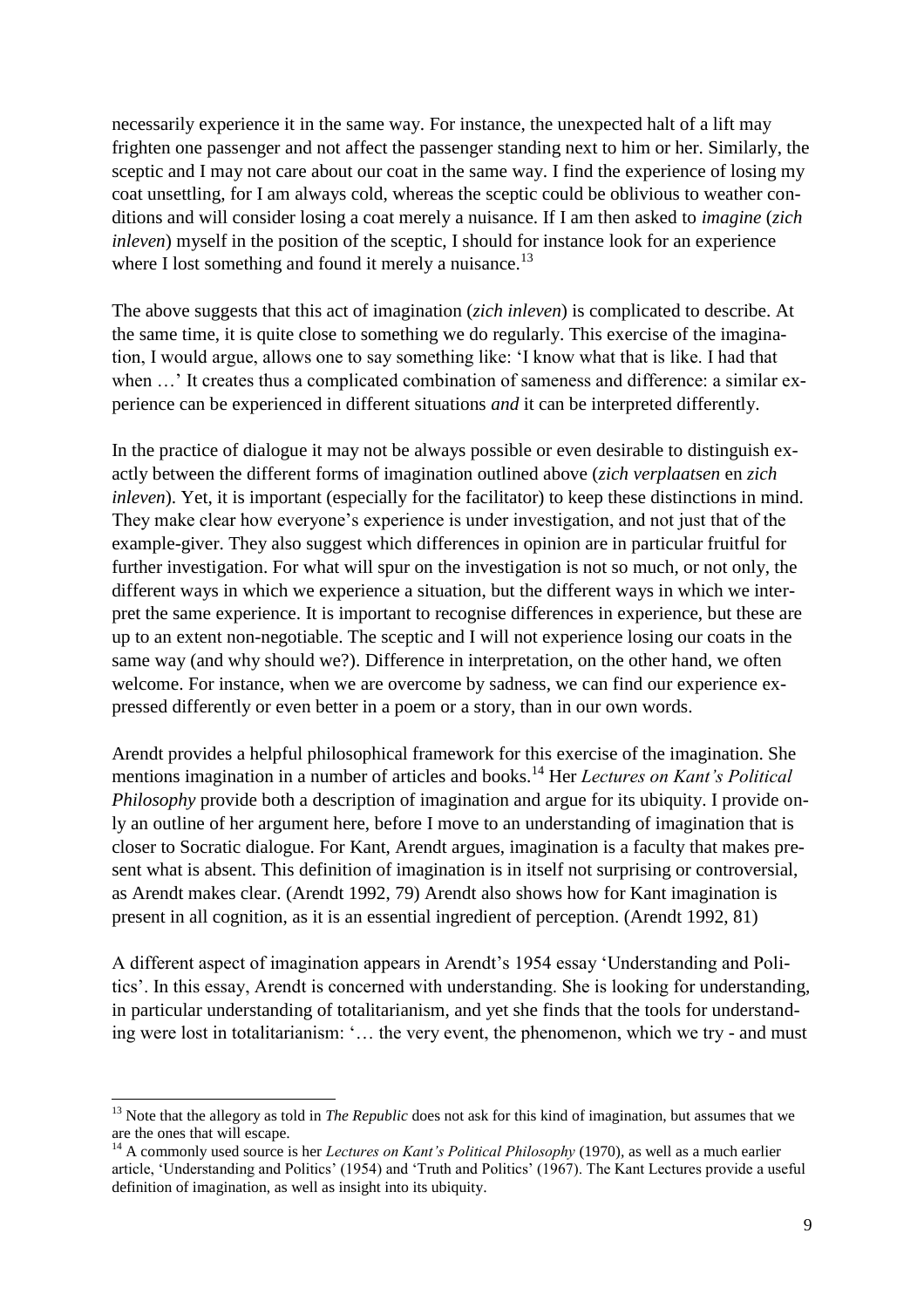try - to understand has deprived us of our traditional tools of understanding.' (Arendt 2005, 310)

Arendt describes understanding as 'an unending activity by which, in constant change and variation, we come to terms with and reconcile ourselves to reality, that is, try to be at home in the world.' (Arendt 2005, 307-8) She links this activity to imagination, which is understanding or from which understanding springs. Her wording is poetical, when she writes at the end of the essay that imagination

enables us to see things in their proper perspective, to be strong enough to put that which is close at a certain distance so that we can see and understand it without bias and prejudice, to be generous enough to bridge abysses of remoteness until we can see everything that is too far from us as though it were our own affair. This distancing of some things and bridging the abysses to others is part of the dialogue of understanding, for whose purposes direct experience establishes too close a contact and mere knowledge erects artificial barriers. (Arendt 2005, 323)

Imagination is both a *bridging* exercise for what is too distant, and an exercise in *distancing* ourselves from bias and prejudice. The outcome is to 'see everything that is too far from us as though it were our own affair'.

This quotation provides a good description of the use of imagination in Socratic dialogue. The first part describes the imagination of the example-giver. He or she should be 'strong enough' - this adjective is very appropriate, for it is not always easy to be the example-giver to no longer lay superior claims to an example. The example-giver should not change the factual nature of the experience (and this includes feelings etc.), but neither feel sovereign in interpreting it. The second part applies to the other participants, who need to be 'generous enough' and 'see everything that is too far from us as though it were our own affair'. Participants should try and make the example their own. If they cannot do so, a different example should be chosen.

# *Phase 5: The Judgment*

The next phase in the Socratic dialogue is judgment, which some facilitators consider to be only the start of the actual dialogue. The example-giver and sometimes every participant are asked to provide a judgment that relates the question to the example. In this phase it is important to stay as close to the example as possible. As Hans Bolten argues, it is usually not difficult for participants to express an opinion or to provide a general judgment. The difficulty lies in forming a judgment that is closely related to and comes out of the experience under discussion. (Bolten 2003, 41)

The judgment made may not be – as Bolten observes – anything special. The sceptic could for instance say, 'I was surprised, because I expected my coat to be near the door, where I left it.' That is not an earth shattering insight, but it is very different from the position taken in the original, purely speculative debate ('his philosophical doubt of the permanence of substance'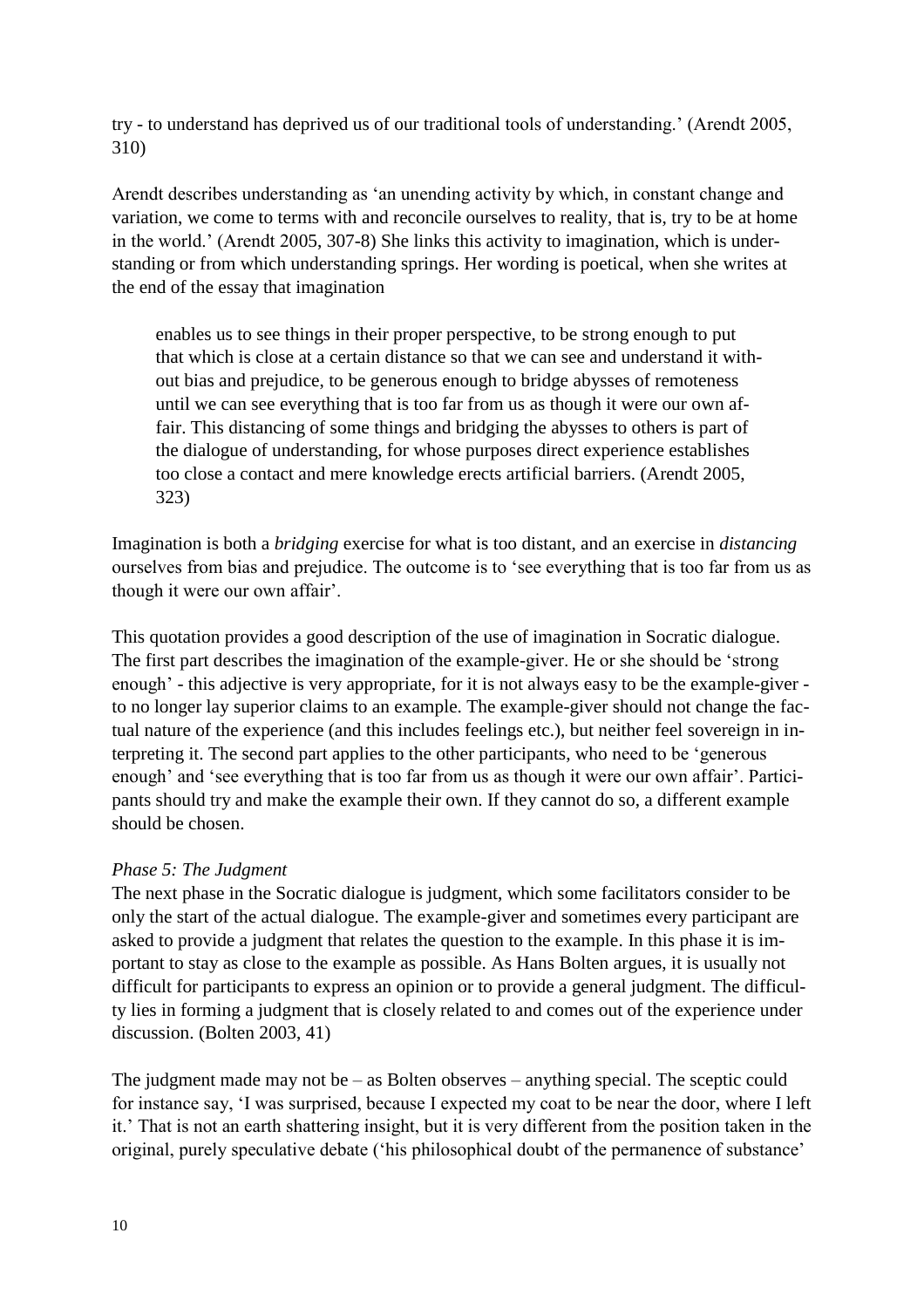(Nelson 2004, 134; cp. above)). An important aspect of the dialogue is to establish what opinions we actually hold (*quid facti*). Other participants may provide yet other judgments.

Forming the initial judgment introduces the important aspect of determining the reasons for holding this opinion (*quid juris*). Establishing those reasons will introduce philosophical positions. The sceptic may argue that he or she has never observed any coat disappearing spontaneously (a form of empiricism), or that without the assumption that a coat does not move spontaneously the world does not make much sense (a form of transcendental philosophy). Socratic dialogue thus provides an entrance into philosophical debate, through an investigation of our own experiences.

A detailed comparison between this phase and Arendt's writing on judgment will have to wait for another paper, not in the least because Arendt's writing on this topic is notoriously difficult.<sup>15</sup> In lieu of a full paper, I note a few things. The judgment phase can be related to a third occurrence of imagination in Arendt's work. In *Lectures on Kant's Political Philosophy* Arendt describes imagination as 'enlarged mentality':

[The "enlargement of the mind"] is accomplished by "comparing our judgment with the possible rather than the actual judgments of others, and by putting ourselves in the place of another man". The faculty that makes this possible is called imagination. … To think with an enlarged mentality means that one trains one's imagination to go visiting. (Arendt 1992, 42-43)

With Socratic dialogue in mind, one may note the importance Arendt attaches to imagination, here as preparation for judgment. It is also helpful to recall the distinction between *putting* or *imagining* (*zich inleven*) oneself in the position of someone else, especially in the context of Arendt's emphatic argument that imagination is not empathy.

In the *Lectures on Kant's Political Philosophy* Arendt emphasises that this enlarged mentality should not be confused with empathy, which she understands as a passive acceptance of what others think:

To accept what goes on in the minds of those whose "standpoint" (actually, the place where they stand, the conditions they are subject to, which always differ from one individual to the next, from one class or group compared to another) is not my own would mean no more than passively to accept their thought, that is, to exchange their prejudices for the prejudices proper to my own station. (Arendt 1992, 43)

It is debatable whether empathy is indeed this passive (cp. Baron-Cohen 2011). More important for the present discussion is Arendt's underlying concern, which is the 'exchange' of one set of prejudices for another. Arendt's objection to what she calls empathy is the threat of

 $\overline{a}$ 

<sup>15</sup> For instance, commentators disagree to what extent the *Lectures on Kant's Political Philosophy* present her own thoughts or should be read as an explanation of Kant (Borren 2013), or to what extent the notion of judgment changes in her work (Hermsen & Villa 1999). For these textual and other difficulties with Arendt's writing on judgment, see the works quoted as well as Beiner's interpretative essay (esp. 89-94).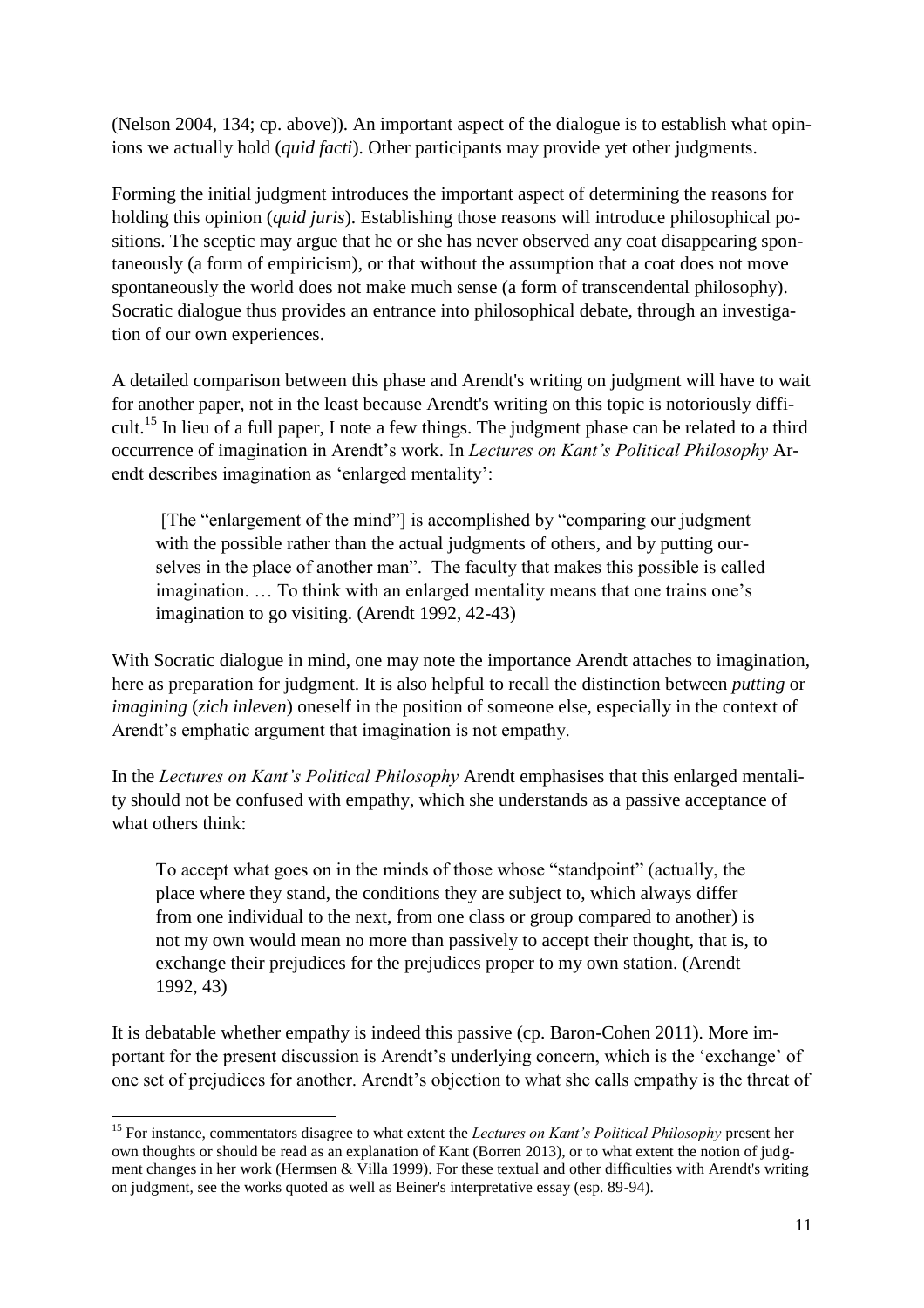sameness. It seems to me that this threat is more palpable in relation to *putting* oneself in another's position, than in relation to *imagining* (*zich inleven*) oneself in that position. If I *put* myself in another's position there is the risk of accepting all the aspects of their position. If I *imagine* myself in someone else's position, I am engaging in an exercise of sameness and difference described above. I am thinking of a similar experience though not necessarily in a similar situation. Both Arendt and any Socratic dialogue facilitator would welcome such diversity. It is through this plurality that we learn to be critical of not just the 'prejudices and traditions one inherits', but also our  $own<sup>16</sup>$ , and that we come close to an understanding of a world that we share.

#### *Coda*

At this point, the dialogue has only started, and depending on the agreed time the participants will continue to investigate their positions and arguments, and the underlying suppositions for hours, the rest of the day, or even for a week. I argued at the start that this overview cannot replace the experience of doing a Socratic dialogue. What it intends to do is draw attention to the method and show the distinctive atmosphere of Socratic dialogue, which I relate to the emphasis on experience and the importance of imagination.

The reflections in this article began with my initial observation that participants in a Socratic dialogue often share a sense of belonging. This sense is and remains difficult to describe, yet further insight can be had by connecting it to Arendt's 'to be at home in the world'<sup>17</sup>, and to the emphasis on experience and imagination in a Socratic dialogue. Participants in a Socratic dialogue share experiences. The emphasis on experience comes from Socrates' practice as well as Nelson's desire to avoid hypothetical turns. Its significance comes to the fore in a very different way in Arendt's work. Shared experience strengthens our sense of reality and thus our resistance to totalitarianism.

Participants are also asked to use their imagination and put themselves in someone else's position. This does not imply that all think alike. On the contrary, disagreement is to be expected and welcomed, despite the difficulties it can bring. Disagreement allows for deeper understanding and a sense of reality. It is this insight that distinguishes Socratic dialogue from 'discussion' and 'discourse of (uncritical) acceptance'. Whereas the other forms of conversation tend to assume irreconcilable difference and are orientated towards conversation as a means to an end, participants in a Socratic dialogue try to explore experience together for the sake of the exploration. A Socratic dialogue rarely ends in full consensus, though participants might find some minor points of consensus along the way. For the time of the dialogue and often continuing afterwards, a community can come into existence. A community, moreover, which shares experiences from diverse situations and judges those in a variety of ways.

<sup>&</sup>lt;sup>16</sup> Arendt 1992, 42: 'To think critically applies not only to doctrines and concepts one receives from others, to the prejudices and traditions one inherits; it is precisely by applying critical standards to one's own thought that one learns the art of critical thought. And this application one cannot learn without publicity, without the testing that arises from contact with other people's thinking.'

<sup>&</sup>lt;sup>17</sup> Arendt 2005, 308; cp. 'phase four'. For an excellent analysis of Arendt's notion of world, see Borren 2009. If this connection can be made, it underlines the importance of any sense of community experienced in a Socratic dialogue in a different way, as it may even help understand the use of Socratic dialogue as a form of resistance in the early years of the Nazi-reign. Cp. Raupach-Strey 2004. This investigation will need to wait for a future article.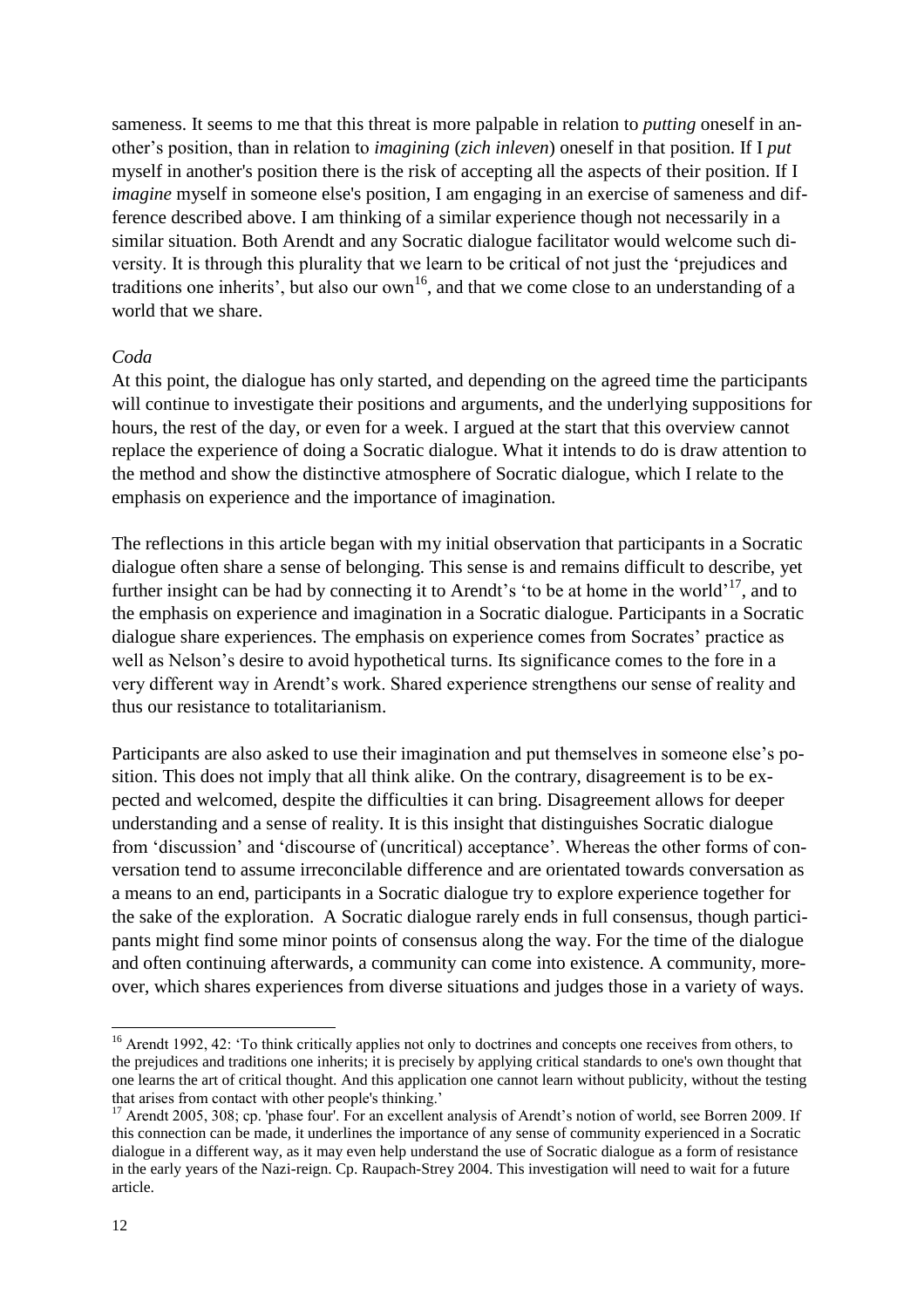### **Bibliography**

- Altorf, M. (2013). 'Selling Socrates, or the Unexamined Life and the University'. *Diskurs* 9 (1), pp. 12-35.
- Arendt, H. (1992). *Lectures on Kant's Political Philosophy*. Edited and with an Interpretive Essay by R. Beiner. Chicago: University of Chicago Press.
- Arendt, H. (2005). *Essays in Understanding*. New York: Schocken.
- Baron-Cohen, S. (2011). *Zero Degrees of Empathy: A New Theory of Human Cruelty and Kindness*. London: Penguin.
- Baron, S., T. Dougherty and K. Miller (2015). 'Why Is There Female Under-Representation among Philosophy Majors? Evidence of a Pre-University Effect'. *Ergo: An Open Access Journal of Philosophy*. 14 (2), pp. 329-365.
- Beiner, R. (1992). 'Hannah Arendt on Judging'. H. Arendt, *Lectures on Kant's Political Philosophy*. Chicago: The University of Chicago Press, pp. 89-156.
- Birnbacker D and Krohn D (2004) 'Socratic Dialogue and Self-Directed Learning' R. Saran & B. Neiser (eds.) (2004). *Enquiring Minds: Socratic Dialogue in Education*. London: Trentham, pp. 9-14.
- Boele, D. (2003). 'Bij wijze van gespreksleiding: Over visieontwikkeling, zich inleven en levenskunst'. J. Delnoij & W. van Dalen (eds.). *Het Socratisch gesprek*. Budel: Damon, pp. 157-179.
- Bolten, H. (2003). 'Spreken buiten de orde: Radicale reflective in een Socratisch gesprek'. J. Delnoij & W. van Dalen (eds.). *Het Socratisch gesprek*. Budel: Damon, pp. 14-56
- Borren, M. (2009). *Amor Mundi: Hannah Arendt's political phenomenology of world*. F&N Eigen Beheer
- Borren, M. (2013). 'A Sense of the World: Hannah Arendt's Hermeneutic Phenomenology of Common Sense'. *International Journal of Philosophical Studies* 21(2), pp. 225-255.
- Browne, J. (et al.). (2010). 'Securing a Sustainable Future for Higher Education: An Independent Review of Higher Education & Student Finance' (12 October): https:// www.gov.uk/government/uploads/system/uploads/attachment\_data/file/31999/10- 1208-securingsustainable- higher-education-browne-report.pdf [Last consulted 25 January 2013].
- Collini, S. (2010). 'Browne's Gamble'. *London Review of Books* Vol. 32 No. 21 (4 November), pp. 23-23. http:// www.lrb.co.uk/v32/n21/stefan-collini/brownes-gamble [Last consulted 29 March 2013]
- Gronke, H. and L. Sparnaay (2004). 'Feelings in a Socratic Dialogue on Feelings'. P. Shipley, H. Mason (eds.). *Ethics and Socratic Dialogue in Civil Society*. Münster: Lit Verlag, pp. 169-178.
- Heckmann, G. (2004). 'Six pedagogical measures and Socratic facilitation'. R. Saran & B. Neiser (eds.) . *Enquiring Minds: Socratic Dialogue in Education*. (Stoke on trent: Trentham), pp. 107-120.
- Hermsen, J. & D. Villa (eds.) (1999). *The Judge and the Spectator: Hannah Arendt's Political Philosophy.* Leuven: Peeters.
- Kessels, J. (2005). 'Beyond Appearances: Plato's Myth of the Cave Revisited'. J.P. Brine, D. Krohn (eds.). *Socratic Dialogue and Ethics*. Münster: Lit. Verlag, pp. 63-87.